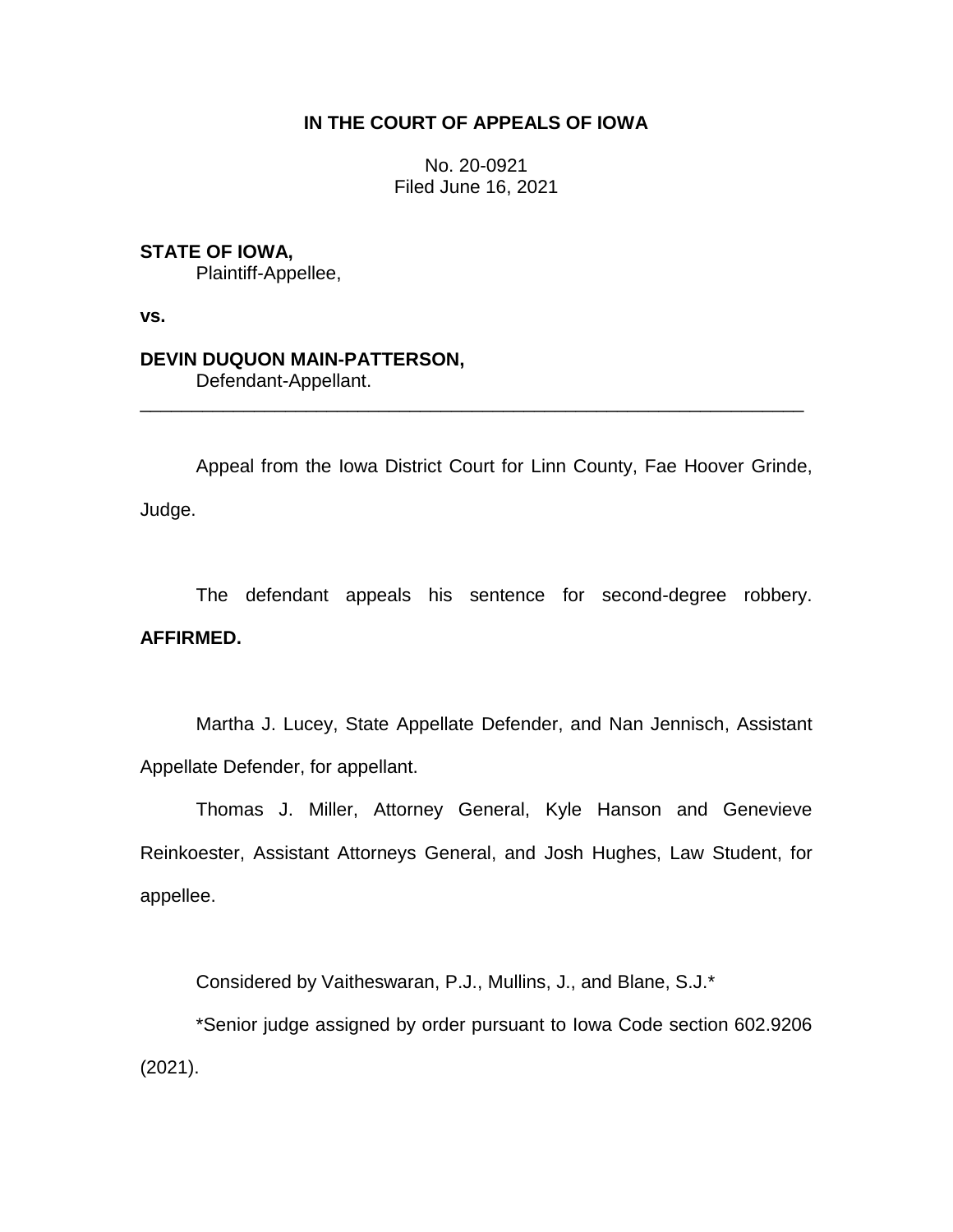#### **BLANE, Senior Judge.**

Devin Duquon Main-Patterson appeals the sentencing court's imposition of a seven-year mandatory minimum sentence after he pled guilty to robbery in the second degree, in violation of Iowa Code sections 711.1(1) and 711.3 (2019), as part of a plea bargain. He complains the sentencing court abused its discretion by considering only one factor in deciding to impose the mandatory minimum. Finding the record does not support his contention, we affirm.

Around 10 p.m. on April 29, 2019, Main-Patterson, armed with a shotgun, entered the Quick Mart in Hiawatha, Iowa, along with an accomplice. The attendant was working alone in the store. Main-Patterson held the shotgun to her head and demanded all of the money while his accomplice went behind the counter and stole cigars and liquor. The two then fled with the money and goods. The police investigated and acquired overwhelming evidence that Main-Patterson had participated in the robbery, including surveillance video from the Quick Mart and a statement from a third accomplice who drove them to and from the robbery and helped count the money.

The State filed a trial information charging Main-Patterson with the crime of first-degree robbery, a class "B" felony, in violation of Iowa Code sections 711.1(1) and 711.2. On April 29, 2020, pursuant to a plea agreement, Main-Patterson entered a guilty plea to the lesser-included charge of second-degree robbery, a class "C" felony, in violation of Iowa Code sections 711.1(1) and 711.3. And, as part of that agreement, he also entered a guilty plea in a separate case to thirddegree burglary, a class "D" felony, in violation of Iowa Code sections 713.1 and

2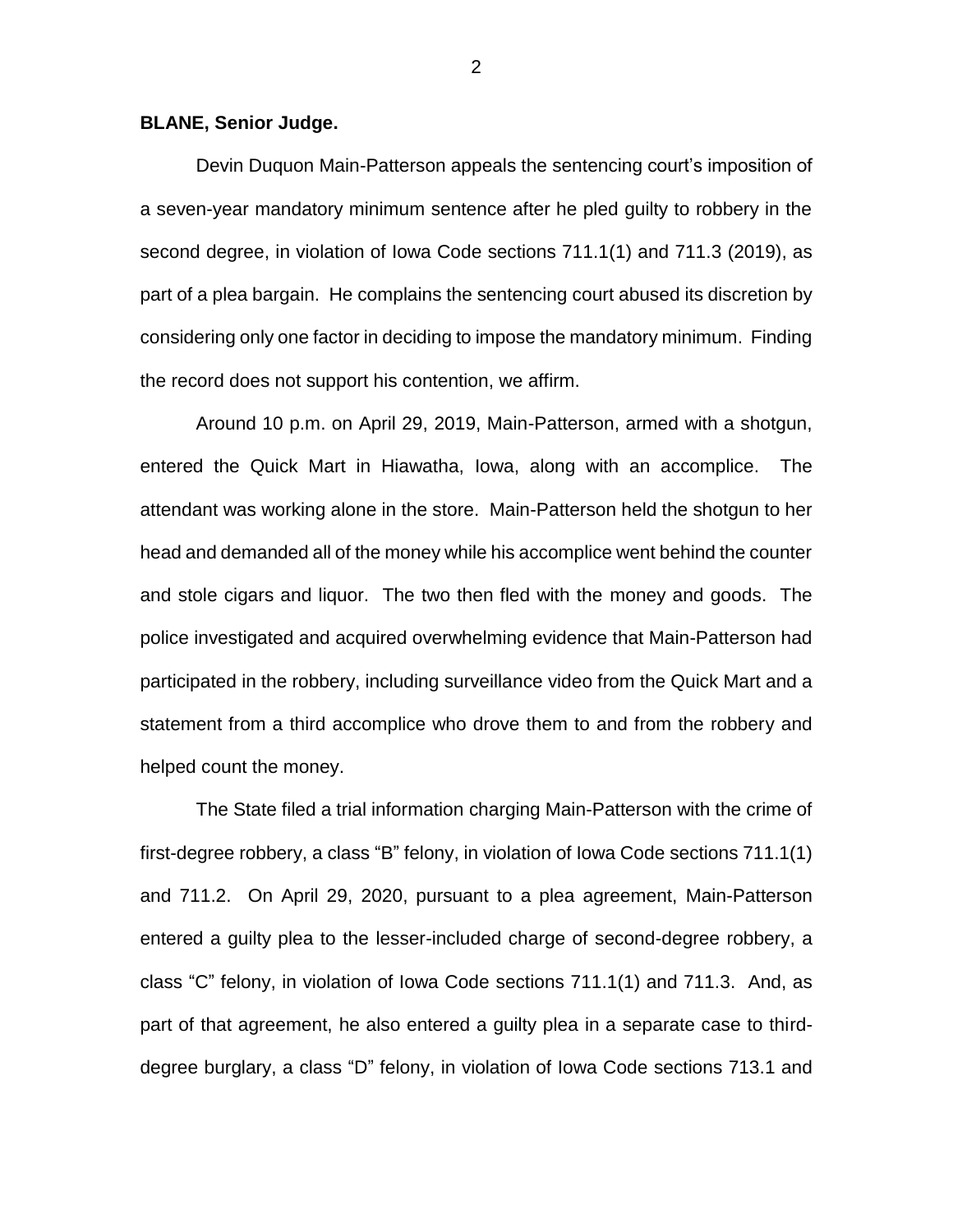713.6A (1). The court ordered a presentence investigation report to be completed and submitted before sentencing.

At sentencing, the sentencing court imposed terms of imprisonment not exceeding ten years for the second-degree robbery and not exceeding five years for third-degree burglary, with the sentences to run consecutively for a total of fifteen years. As for a mandatory minimum sentence on the robbery, the State requested the court impose a seven-year minimum, and Main-Patterson's counsel argued for five years. The court imposed the seven years, stating:

With regard to the discretion vested with the court by Iowa Code Section 901.11(3), the court finds that it is appropriate to order Mr. Main-Patterson to serve seven years on the robbery sentence before he will be eligible for parole. The court has listened to the statement of [the attendant], and the court finds that there has been a substantial and very negative impact on her life based on the fact that she had a gun held to her head for a period of time during this robbery. She has described an interruption in her—substantial interruption in her life in terms of developing extreme fearfulness that makes it difficult for her to carry on with her daily life. It has interrupted her education, and she is now participating in therapy and taking medication in an effort to recover from or at least peacefully coexist with posttraumatic stress, depression and anxiety.

The court also specifically addressed the consecutive sentences saying:

with regard to the consecutive sentences and the reasons for the court erring on the side of the heavier sentence, the maximum sentence on the robbery charge, the fact that it was a weapon that was not just brandished in a threatening manner, but it was pointed at the person, at the head or face of the individual from whom Mr. Patterson and his codefendant were attempting to obtain money, and that that experience has had a devastating effect on [attendant's] life, for those reasons the court finds that consecutive sentences as well as the upper end pursuant to [section] 901.11(3) are appropriate.

In the sentencing order, the court states:

The reasons for this sentence include the [d]efendant's age, employment, family circumstances, prior record, the facts and circumstances of this offense, the contents and recommendation of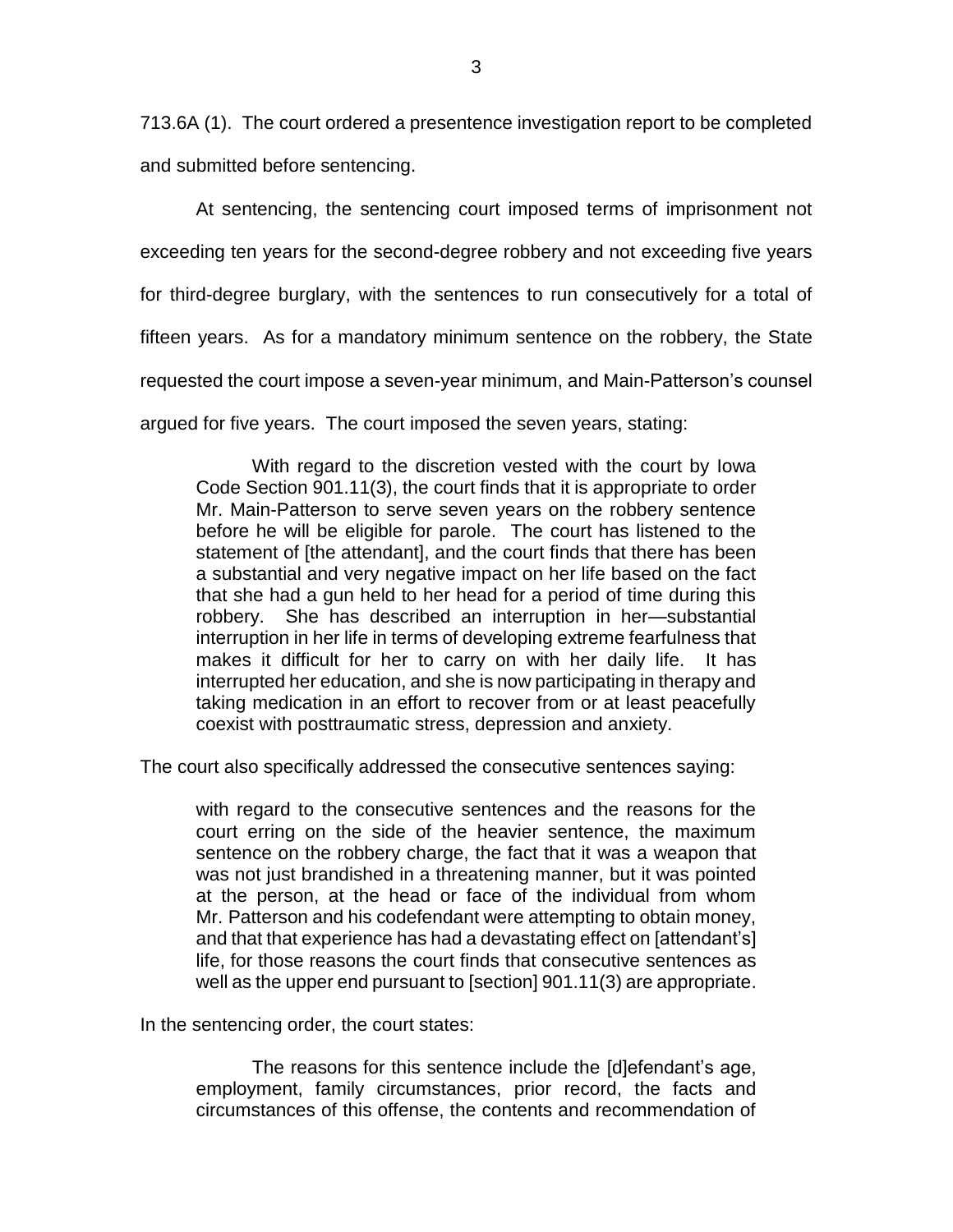the [p]resentence [i]nvestigation [report], and the belief that this sentence will provide the greatest benefit to the [d]efendant and the community.

Following sentencing, Main-Patterson filed this appeal.<sup>1</sup>

Main-Patterson contends "[t]he district court erred and abused its discretion in only considering one factor in imposing a mandatory minimum sentence of seven years, rather than five years, on Main-Patterson's conviction for seconddegree robbery." We review for an "abuse of discretion," our most deferential standard, "if the sentence is within the statutory limits." *State v. Seats*, 865 N.W.2d 545, 552 (Iowa 2015). Sentencing decisions of the district court are cloaked with a strong presumption in their favor. *State v. Formaro*, 638 N.W.2d 720, 724 (Iowa 2002).

Iowa Rule of Criminal Procedure 2.23(3)(d) requires a sentencing court to "state on the record its reason for selecting the particular sentence" imposed. *See State v. Luedtke*, 279 N.W.2d 7, 8 (Iowa 1979). To satisfy the requirement of an on-the-record statement of reasons, the sentencing court can "orally state the reasons for sentencing at a reported sentencing hearing" or "can place the reasons in the written sentencing order." *State v. Alloway*, 707 N.W.2d 582, 585 (Iowa 2006), *overruled on other grounds by State v. Johnson*, 784 N.W.2d 192, 198 (Iowa 2010).

If the record supports that the sentencing court identified only a single, nonspecific factor then there has been a failure to exercise discretion*. See State* 

 $\overline{a}$ 

<sup>&</sup>lt;sup>1</sup> Although we are precluded from hearing most appeals from guilty pleas, Main-Patterson challenges his sentence rather than the guilty plea, so we may address his claim. *See* Iowa Code § 814.6(1)(a)(3); *State v. Damme*, 944 N.W.2d 98, 105 (Iowa 2020).